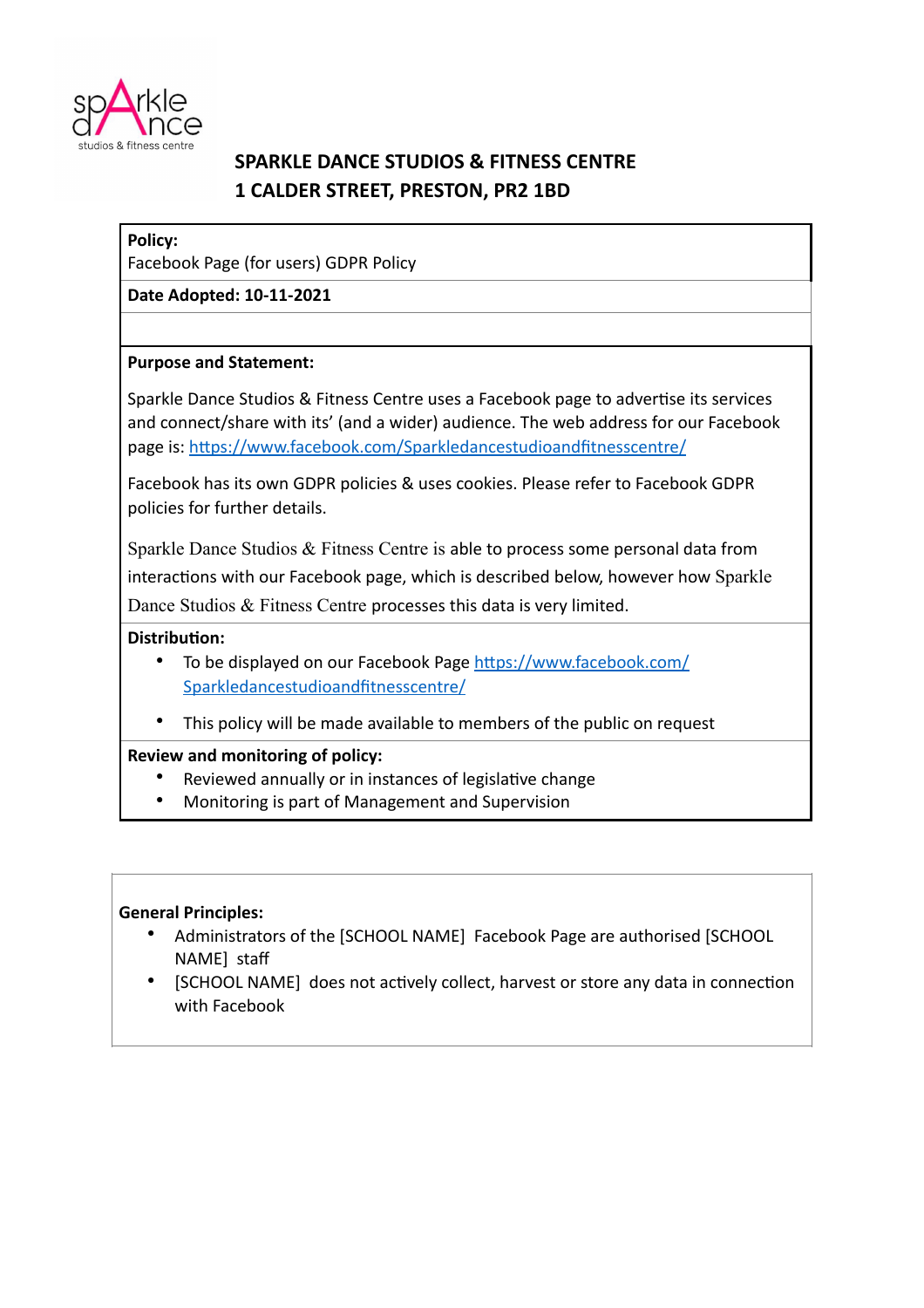## **Facebook Posts:**

## **Types of Facebook Posts:**

- Marketing/Advertisement of our various courses, events and workshops
- General News and updates including, but not limited to, student achievements, photos from events

If you communicate with [SCHOOL NAME] via the page we will respond to your communications & make information available to you that is relevant to those communications. If you choose to 'like' the page, you can 'unlike' at any time.

As a public Facebook page all communication you share to the page can be seen by anyone. If you need to discuss anything privately with [SCHOOL NAME], please contact the office.

## **Anonymous Data:**

Administrators of Facebook Pages can obtain anonymous statistical data on visitors to the page, and those who 'like' the page via a function called 'Facebook Insights' which Facebook makes available to them free of charge under non-negotiable conditions of use.

The data is collected by 'cookies', each containing a unique user code, which are active for two years and are stored by Facebook on the device used by visitors to the page. This user code, which can be matched with the connection data of users registered on Facebook, is collected and processed by the Facebook Insight programme.

# **Anonymous Data our Facebook Page collects:**

- Demographic information (including Age, Sex, Location, Relationship Status, Occupations)

- Internet usage (including times online and length of page visits)
- Sales information (including online purchase history, categories of goods or services)

# **How [SCHOOL NAME] may use this data:**

[SCHOOL NAME] may use this anonymous data to target marking to specific categories of peoples, and to effectively time manage campaigns (in terms of when to release posts and time lengths of special offers etc).

[SCHOOL NAME] may also use this data in the evaluation of marketing campaigns.

# **How [SCHOOL NAME] retain/archive this information:**

[SCHOOL NAME] do not remove any of this anonymous data from Facebook (a GDPR compliant company), except in the instance of reporting the effectiveness of advertising campaigns.